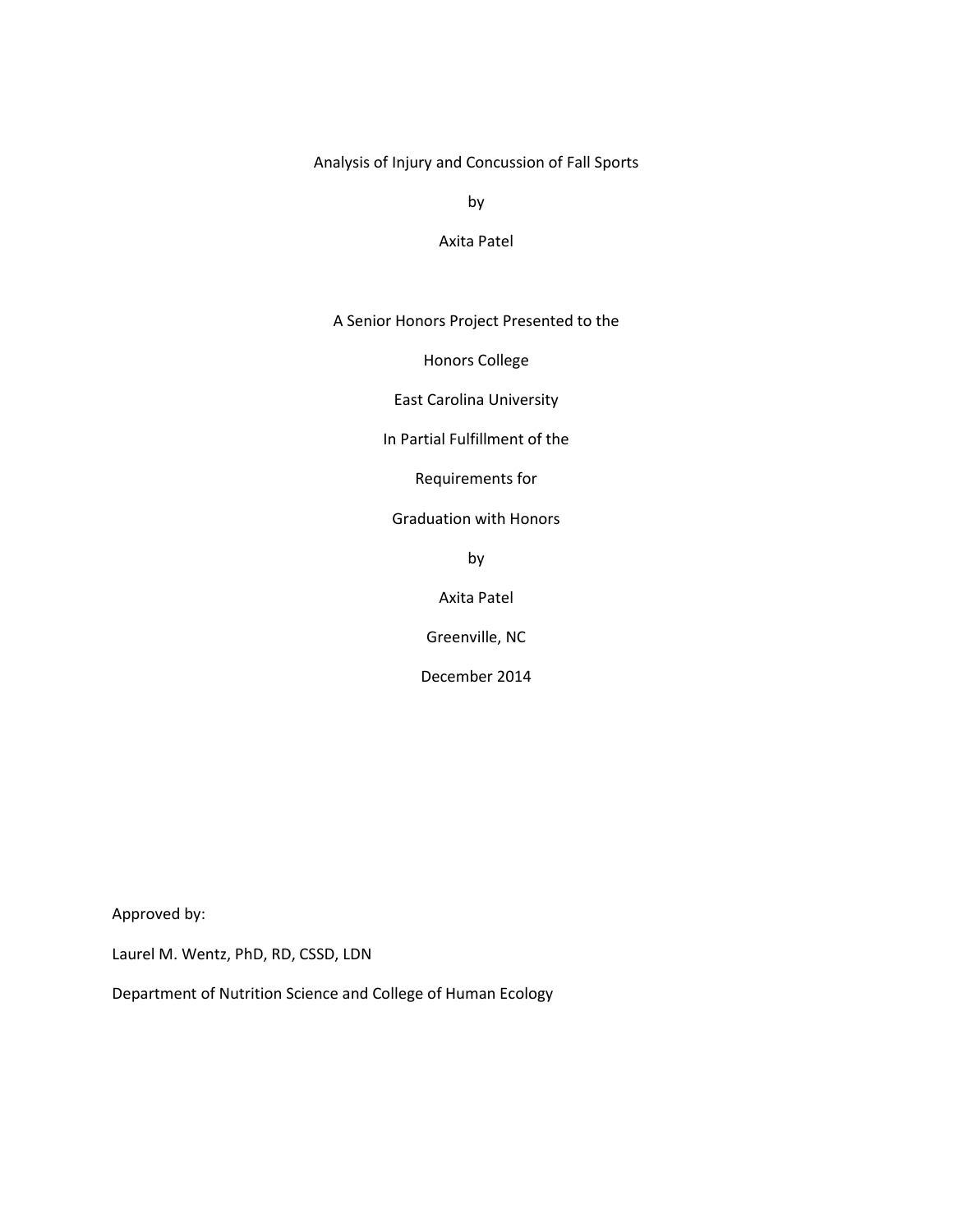# **Table of Contents**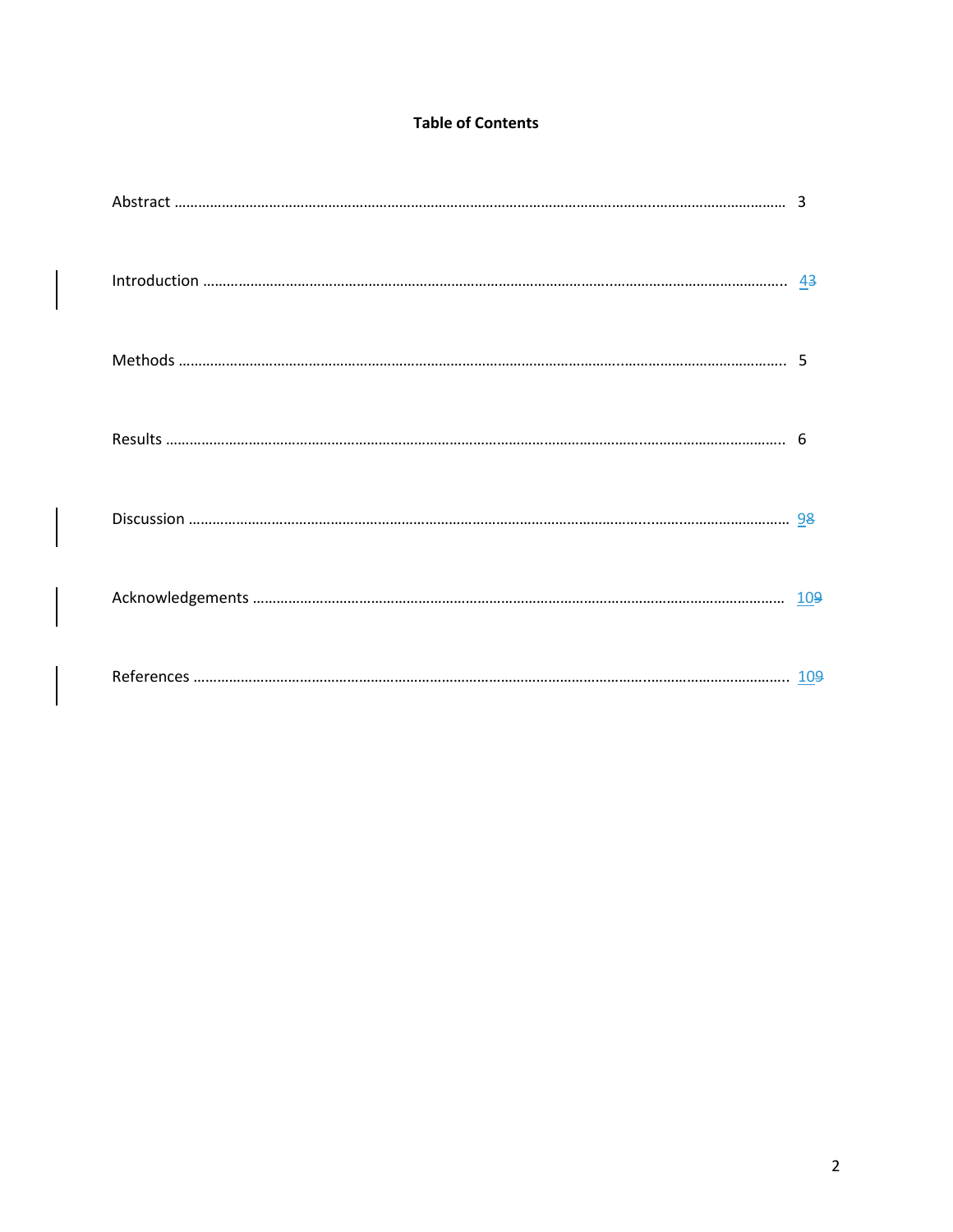# **Abstract**

Background: Injuries among high school athletes are an important health concern as it could lead to serious issues later on in life such as chronic injuries, depression, anxiety or death. We hypothesize that contact male sports such as Football and Soccer will have higher rates of total injury while Cheer and Tennis will have lower concussion and injury occurrences.

Methods: Pitt County Athletic Training collected data to record daily activities at high schools in the county from August 1, 2014 to December 3, 2014 to include fall and winter sports. The certified athletic trainers tracked and recorded the daily activities of five high schools in Pitt County. The database served as an injury tracker that recorded information such as date, sport, level, event, injury, illness, medical care and referral. The database was reviewed and analyzed by sport in terms of upper extremity, lower extremity and non-extremity injury, as well as illness. Concussions were analyzed by gender, season, event and sport. Upper extremity injuries include those to the hands, elbow, thumb, lower arm, fingers or shoulder, while lower extremity injuries consist of injuries to the ankle, knee, lower leg, thigh, gluteals, toe or foot. Non-extremity injuries are injuries that occur to the brain (concussion), cervical spine, lumbar spine, ear, nose, mouth, back abdomen or chest and illnesses were recorded when athletes were experiencing heat illness, skin infection, asthma, respiratory condition, diabetes, or stomach discomfort.

Results: 4,254 injuries occurred in 1,182 athletes among five of the high schools in Pitt County. Lower extremity injuries were the most prevalent with about 1,978 cases being reported, while only 1,524 cases of upper extremity injuries were reported. There were 361 cases of concussions, 239 injuries reported as other of other injuries (non-extremity injuries excluding the brain) and only 152 instances of an illness recorded. Varsity and junior varsity football reported the highest number of injuries among all five categories, while Track/Field/Cross Country had the next highest number of lower extremity injuries reporting 156 cases of this injury. Cheer also reported 59 incidents of concussion after both varsity and junior varsity football. Wrestlers reported 20 cases of illnesses while varsity football reported 84 and junior varsity football reported 41. More males experienced concussions than females and most concussions occurred at practice or during the regular season.

Conclusion: In contrast to our prediction, Cheer had one of the highest concussion incidences among the sports excluding Football, which did have the highest concussion and injury occurrence. Our results show that more safety should be implemented in all sports to prevent and avoid the possible development of a disability or death in severe cases.

\_\_\_\_\_\_\_\_\_\_\_\_\_\_\_\_\_\_\_\_\_\_\_\_\_\_\_\_\_\_\_\_\_\_\_\_\_\_\_\_\_\_\_\_\_\_\_\_\_\_\_\_\_\_\_\_\_\_\_\_\_\_\_\_\_\_\_\_\_\_\_\_\_\_\_\_\_\_\_\_\_\_\_\_\_

Key Words: Gender, season, event, concussion, injury, sports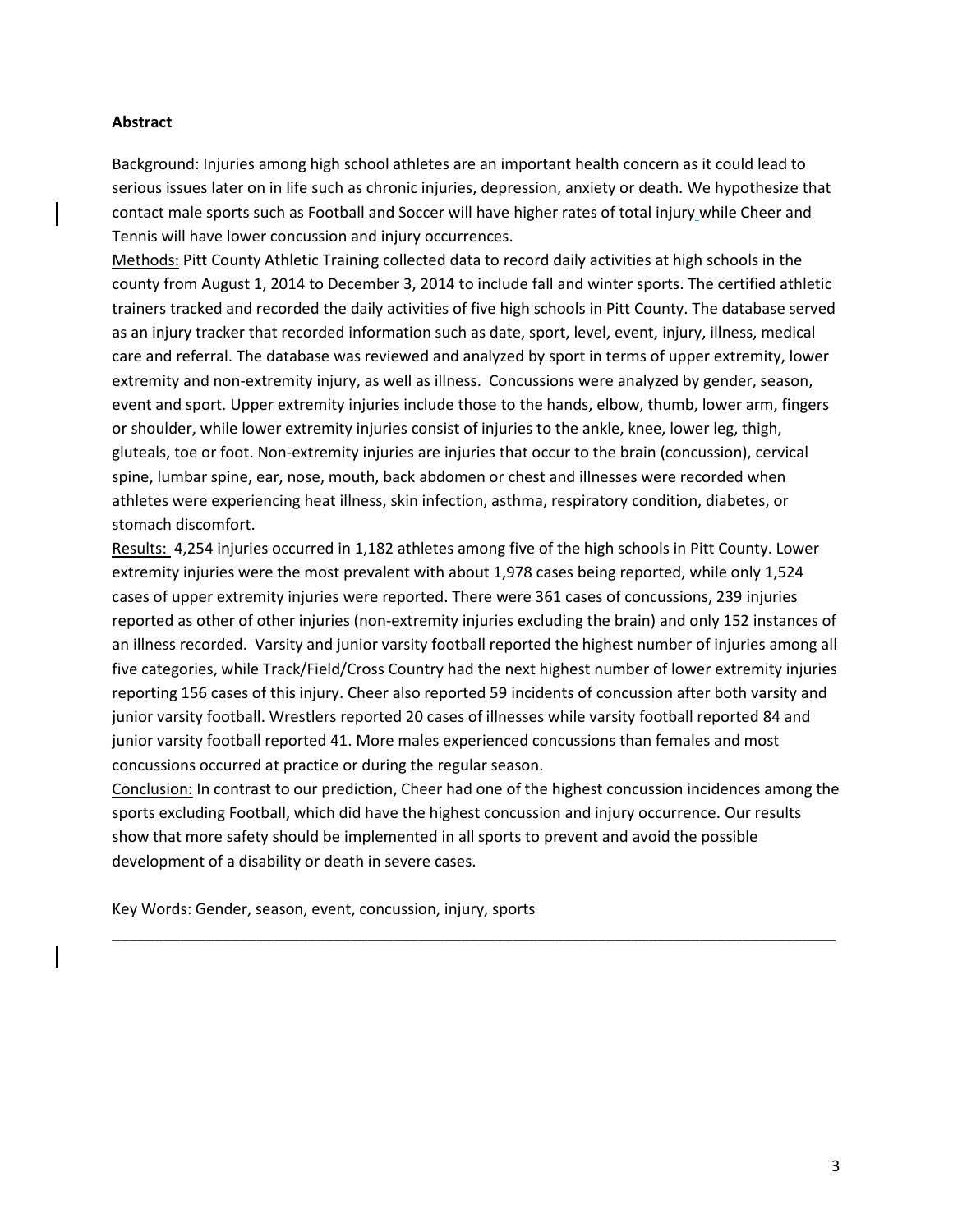#### **Introduction**

During the 2004-2005 school year, 53.4 percent of all high school students participated in high school athletics (Knowles et al 2006). Participation in high school sports is important because it protects against negative influences and promotes basic personal values (Russel et al 2000). Involvement in sports has shown improvements in mental and physical health for students such as increased strength, endurance and flexibility and improved self-esteem. Though there are positive health benefits to participating in sports, there is always the risk of injury. According to a study conducted in 2007, lower extremity injuries are the most common with two thirds occurring in individuals aged 5-24.

Over the last decade, sports related brain injury visits for children and adolescents in the United States to the emergency department has increased by 60% (Faul et al 2010). Sports-related concussions are a serious national health concern with the potential to initiate lifelong problems such as death or severe disability. For youth aged 15-24, sports are the second leading cause of traumatic brain injury following what? (Sosin 1996). Young athletes are susceptible to prolonged recovery and increased postconcussive symptoms, owing to altered impact response and recovery in a developing brain. Often athletes may experience a second concussion while the symptoms of the first concussion have not fully resolved. When this happen, it results in Second-Impact syndrome (Schulz 2004). It has also been found that vitamin D deficiency leads to a heightened brain injury. Prolonged recovery from symptoms interferes with athletes' ability to attend school and may progress to more serious mental health disorders such as depression and anxiety. It has also been noted that sports related concussion incidence is 3-6% at the high school level (Gessel 2007).

Recent studies have shown that athletes may not know they are experiencing concussion symptoms. McCrea found that about 66.4% of soccer players in high school didn't know that they needed treatment for the concussion symptoms (2004), while Delaney found that collegiate football players also didn't know they were experience concussion symptoms (2002). A study conducted by Tierney has found that female athletes are more likely to develop a concussion than their male counterparts due to their head-neck dynamic stabilization (2005). Women who experience concussions are more difficult to diagnose because they experience different symptoms and recovery patterns compared to men (Broshek 2005).

With the passage of Title IX in 1972, women have been promoted to participate in sports at similar numbers to males (Messner 1988). Furthermore, an interesting finding by Broshek was that those individuals with a learning disability or ADHD performed lower on the Concussion Resolution Index (2005). Also Broshek's study from 2005 indicated that female's experienced higher cognitive impairment. This could be because more aggressive sports require helmets such as football for males while soccer does not. It is also interesting to note that, unhelmeted mates did not suffer from cognitive impairment as much as unhelmeted females did.

Girls had a higher rate of concussion than boys in high school soccer and basketball, although softball and baseball players experienced a similar rate of concussion (Gessel 2007). A study conducted in 2011, states that accounted for more than fifty percent of all concussions (Lincoln et al 2011). Similar to Gessel's study, Lincoln's study reported that girls had a higher rate of concussions than boys in sports that were similar such as softball/baseball and basketball. According to Shields and Smith, 3.5 percent of cheerleading injuries were concussion or closed head injuries. Even in sports such as Track and Field, females were more likely to have an injury.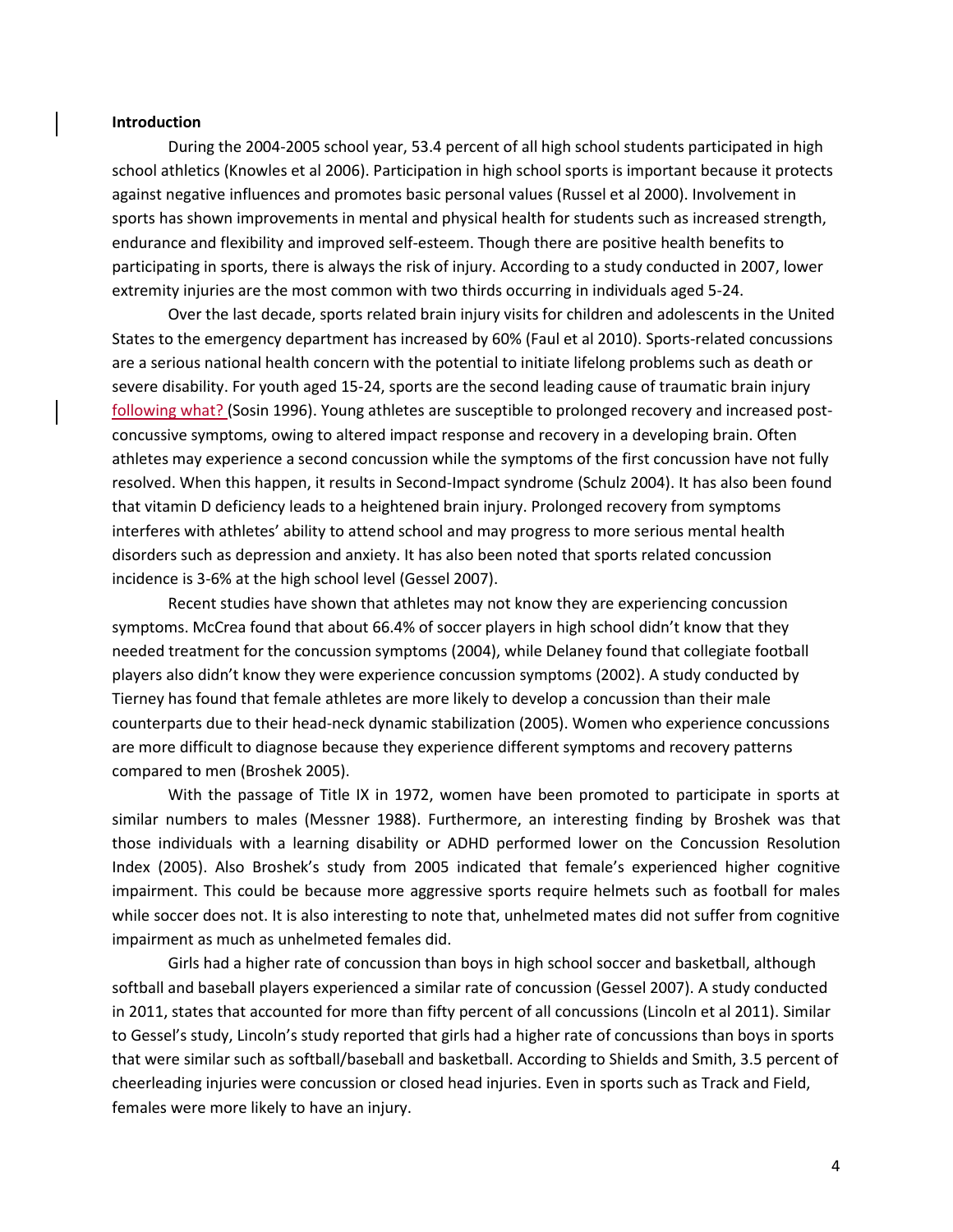Studying injuries, notably concussions in young athletes is important because it can cause lifelong depression or anxiety. Injuries, especially concussions can affect students in many facets of daily life and activities such as performance in school. It is important to determine which sports have increased risk for developing concussions and injuries so that preventative measures can be put in place so that safety can be improved. This in turn will hopefully reduce the rates of injury and concussion among adolescent athletes. Minimizing the risk of mental and physical deficits in young athletes through safety is crucial to reducing the prevalence of mental and physical deficits after sports-related injuries and concussions. High school sport injuries not only affect the athlete but also families.

The purpose of this study is to review and analyze the occurrence of upper extremity, lower extremity and non-extremity injuries, as well as illnesses in terms of sport. Concussion prevalence was also analyzed by gender, season, event and sport.

Optimal vitamin D levels affect concussion resilience and recovery in high school athletes. Vitamin D's major role is to regulate inflammation, which could potentially provide resilience to concussion by limiting the inflammatory response following impact. The original plan of this study was to see how vitamin D deficiency prolongs recovery rate and increases the risk for post-concussive symptoms, but we were unable to recruit high school athletes in time. This would have been analyzed through vitamin D levels in the blood along with balance testing and the electroencephalogram. There has been much support for the role of vitamin D in cognitive function as there are vitamin D receptors have been identified in the brain.

#### **Methods**

Pitt County Athletic Training collected data to record daily activities at high schools in the county from July to December 3, 2014 including winter and fall sports. The certified athletic trainers tracked and recorded the daily activities of five high schools in Pitt County. Athletes with concussive symptoms were referred to a physician for consult within 24 hours of injury. The database served as an injury tracker that recorded Athletes ID, Race, date of data entry, year, school, data entry, sport, time, month, type, level, event, injury, illness, medical care, rehab, clinician and referral. The database was reviewed and analyzed by sport in terms of upper extremity, lower extremity and non-extremity injury, as well as illness. Upper extremity injuries include those to the hands, elbow, thumb, lower arm, fingers or shoulder, while lower extremity injuries consist of injuries to the ankle, knee, lower leg, thigh, gluteals, toe or foot. Non-extremity injuries are injuries that occur to the brain (concussion), cervical spine, lumbar spine, ear, nose, mouth, back abdomen or chest and illnesses were recorded when athletes were experiencing heat illness, skin infection, asthma, respiratory condition, diabetes, or stomach discomfort. Concussion prevalence was also analyzed by gender, season, event and sport. Concussions were determined to be either during the preseason or regular season. Preseason was from July to August 25<sup>th</sup> and regular season was when any injury or concussion occurred after August 25<sup>th</sup>, which is the first day of school. Where the concussions occurred such as at a competition, practice or other was recorded under the event column and gender was separated my male, female and male or female sport. Male or female sport was included because some sports have both male and female players and the number of male or females in that roster was not recorded.

By filtering the data and using the subtotal function in excel, the number of injuries and concussions were found in terms of sport, gender, event and season. The injury data separated by sport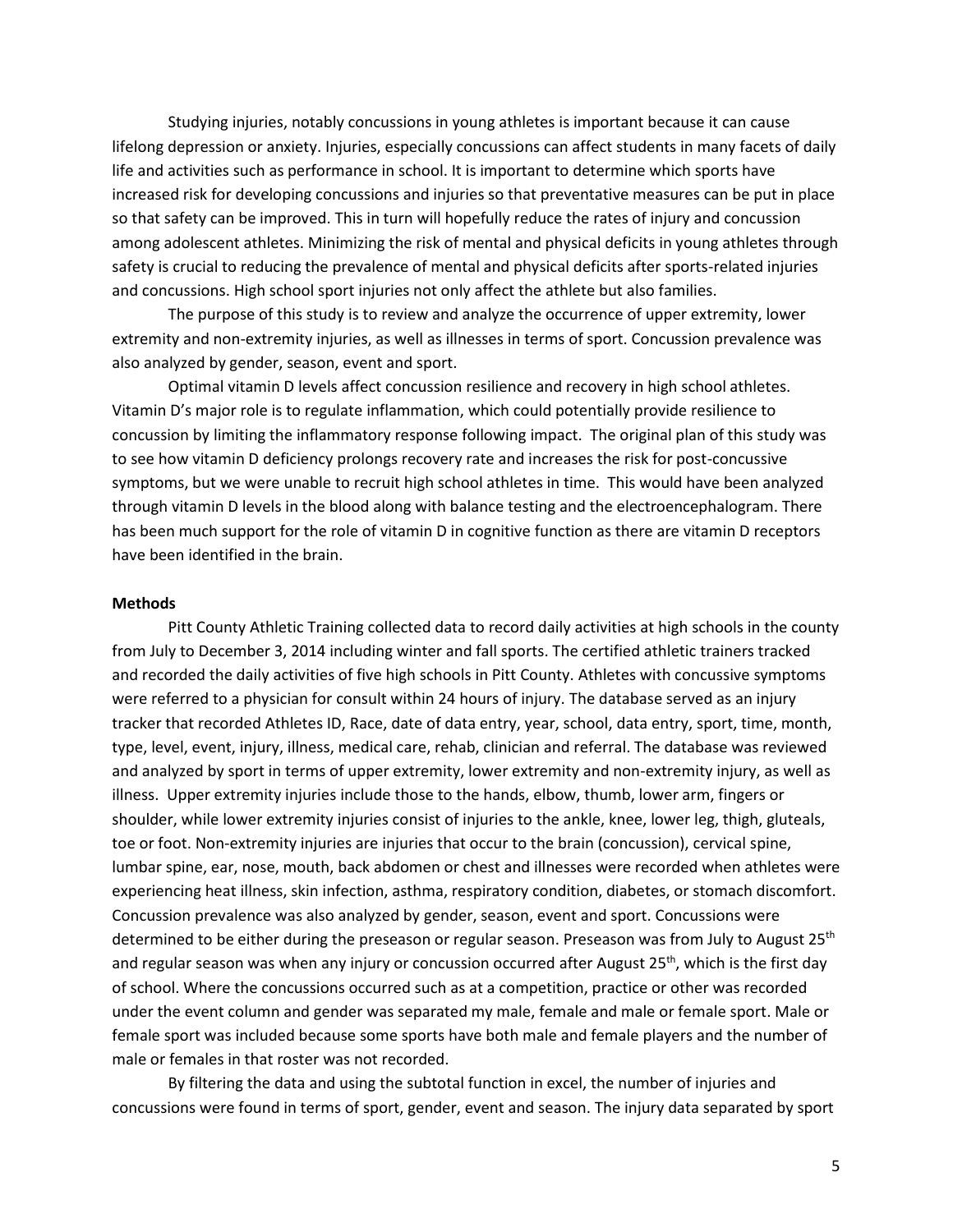and concussion data by sport, gender, event and season were recorded in five different tables. The total number of athletes was calculated based on the roster for each high school sport. To compare the number concussions experienced by males or females: the number of concussions of each gender was divided by the total number of concussions of that gender and multiplied by 100 to get a percentage. Similarly, the percentages of concussions occurring at a competition, practice, other event, preseason or regular season were calculated. It was best to compare the number of concussions to the total number of concussions for gender, sport, event and season because some athletes experienced injuries more than once. With the data recorded, there was no way to determine how many athletes actually experienced concussions to compare to the total number of athletes.

#### **Results**

Four thousand two hundred and fifty four injuries occurred in 1,182 athletes among five of the high schools in Pitt County (Table 1, Table 2). Lower extremity injuries were the most prevalent with about 1,978 cases being reported, while only 1,524 cases of upper extremity injuries were reported. There were 361 cases of concussions, 239 instances of other injuries (non-extremity injuries excluding the brain) and only 152 instances of an illness recorded. Varsity and junior varsity football reported the highest number of injuries among all five categories, while Track/Field/Cross Country had the next highest number of lower extremity injuries reporting 156 cases of this injury. Cheer also reported 59 incidents of concussion after both varsity and junior varsity football. Wrestlers reported 20 cases of illnesses while varsity football reported 84 and junior varsity football reported 41. Varsity Sports had a higher prevalence of injury compared to their Junior Varsity counterpart. There are a higher number of injuries reported than number of athletes because many athletes had multiple injuries (Table 1, Table 4).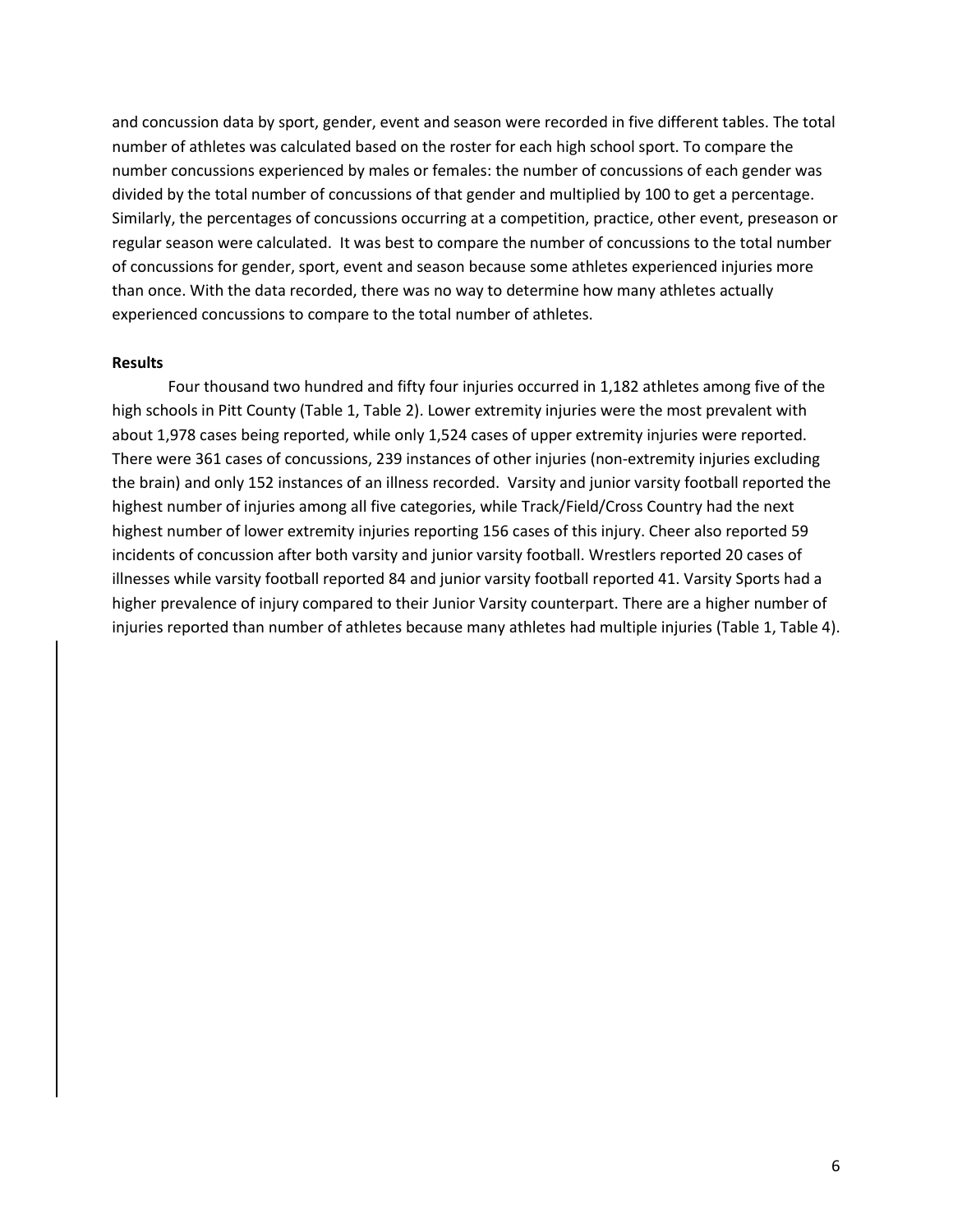| Table 1. Number of Injuries by Sport |                |              |                                  |                           |                |                                    |
|--------------------------------------|----------------|--------------|----------------------------------|---------------------------|----------------|------------------------------------|
| <b>Non Extremity</b>                 |                |              |                                  |                           |                |                                    |
| <b>Sport</b>                         | <b>Brain</b>   | <b>Other</b> | <b>Upper</b><br><b>Extremity</b> | Lower<br><b>Extremity</b> | <b>Illness</b> | <b>Total Number</b><br>of Injuries |
| Boy's Basketball Varsity             | 4              | 3            | 13                               | 11                        | $\Omega$       | 31                                 |
| Boy's Basketball Junior Varsity      | $\overline{2}$ | 2            | 4                                | $\overline{2}$            | 0              | 10                                 |
| <b>Cheer Varsity</b>                 | 59             | 4            | 8                                | 9                         | 1              | 81                                 |
| <b>Cheer Junior Varsity</b>          | 5              | 1            | $\Omega$                         | $\Omega$                  | $\Omega$       | 6                                  |
| <b>Football Varsity</b>              | 103            | 125          | 971                              | 1167                      | 84             | 2450                               |
| <b>Football Junior Varsity</b>       | 128            | 87           | 488                              | 503                       | 41             | 1247                               |
| Girl's Basketball Varsity            | 19             | 0            | $\mathbf{1}$                     | 15                        | 1              | 36                                 |
| Girl's Basketball Junior Varsity     | $\mathbf{1}$   | $\Omega$     | $\Omega$                         | $\overline{2}$            | 0              | 3                                  |
| <b>Soccer Varsity</b>                | 15             | 5            | 8                                | 70                        | $\mathbf{1}$   | 99                                 |
| <b>Soccer Junior Varsity</b>         | 6              | 1            | $\mathbf{1}$                     | 8                         | 1              | 17                                 |
| Track/Field/Cross Country<br>Varsity | 11             | 7            | 4                                | 156                       | $\overline{2}$ | 180                                |
| <b>Volleyball Varsity</b>            | $\overline{7}$ | $\Omega$     | 11                               | 21                        | 1              | 40                                 |
| <b>Wrestling Varsity</b>             | 1              | 4            | 15                               | 14                        | 20             | 54                                 |
| <b>Total Number of Injuries</b>      | 361            | 239          | 1524                             | 1978                      | 152            | 4254                               |

\*Examples of each injury category. Brain-Concussion; Other-Back, Spine, Chest, Nose, Eyes; Upper Extremity-Thumb, Fingers, Elbow, Hand, Joints; Lower Extremity-Ankle, Knee, Thigh, Hip, Gluteals

Overall, we found a higher prevalence of concussions among males than females (Table 2). Thirty three point six percent of male athletes experienced a concussion, while only 29.6 percent of female athletes experienced a concussion. Table 3 shows concussions for each sport with Football Junior Varsity having the highest number of concussions, followed by Football Varsity and Cheer Varsity. Football players are more likely than any other athlete to get a concussion, while basketball players and wrestlers are least likely.

| <b>Table 2. Number of Concussions by Gender</b> |                                 |                                              |                   |  |  |
|-------------------------------------------------|---------------------------------|----------------------------------------------|-------------------|--|--|
| Gender                                          | Number of<br><b>Concussions</b> | <b>Total Number of</b><br><b>Concussions</b> | Percentage<br>(%) |  |  |
| Male                                            | 259                             | 361                                          | 71.7              |  |  |
| Female                                          | 91                              | 361                                          | 25.2              |  |  |
| Male or Female<br>Sport                         | 11                              | 361                                          | 3.1               |  |  |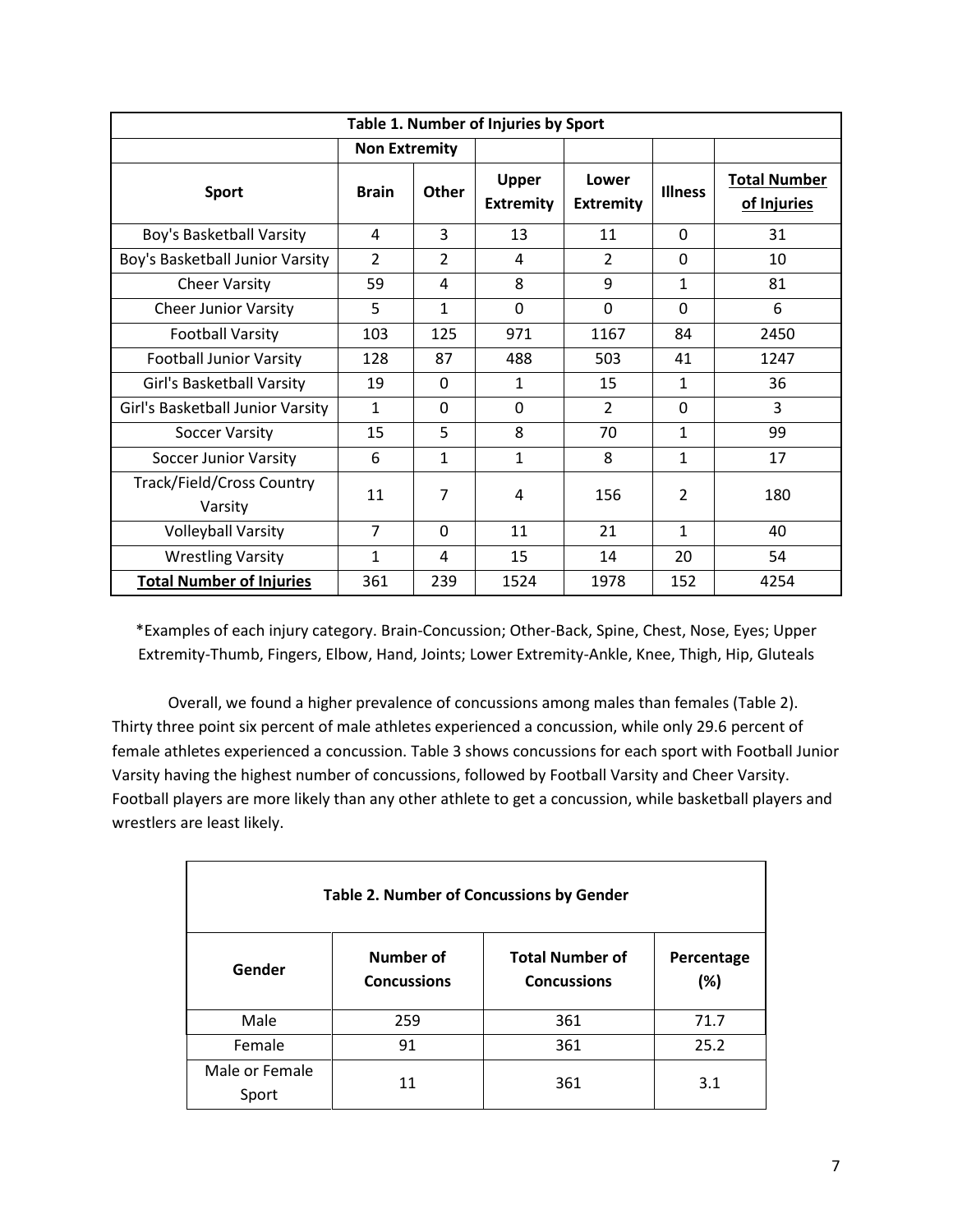| Table 3. Number of Athletes with Concussion by Sport |                                 |                                              |                   |  |  |
|------------------------------------------------------|---------------------------------|----------------------------------------------|-------------------|--|--|
| <b>Sport</b>                                         | Number of<br><b>Concussions</b> | <b>Total</b><br>Number of<br><b>Athletes</b> | Percentage<br>(%) |  |  |
| Boy's Basketball Varsity                             | 4                               | 70                                           | 5.7               |  |  |
| Boy's Basketball Junior Varsity                      | $\overline{2}$                  | 50                                           | 4                 |  |  |
| <b>Cheer Varsity</b>                                 | 59                              | 108                                          | 54.6              |  |  |
| <b>Cheer Junior Varsity</b>                          | 5                               | 38                                           | 13.2              |  |  |
| <b>Football Varsity</b>                              | 103                             | 275                                          | 37.5              |  |  |
| <b>Football Junior Varsity</b>                       | 128                             | 118                                          | 108.5             |  |  |
| Girl's Basketball Varsity                            | 19                              | 71                                           | 26.8              |  |  |
| Girl's Basketball Junior Varsity                     | $\mathbf{1}$                    | 17                                           | 5.9               |  |  |
| Soccer Varsity                                       | 15                              | 131                                          | 11.5              |  |  |
| <b>Soccer Junior Varsity</b>                         | 6                               | 25                                           | 24                |  |  |
| Track/Field/Cross Country Varsity                    | 11                              | 104                                          | 10.6              |  |  |
| <b>Volleyball Varsity</b>                            | 7                               | 74                                           | 9.5               |  |  |
| <b>Wrestling Varsity</b>                             | 1                               | 101                                          | .99               |  |  |

Concussions were also more likely to occur at practice rather than at a competition (Table 4). 59.8 percent of the total concussions occurred at practice, while 28.8 percent of the concussions occurred at a competition and 11.3 percent of concussions occurred at other events. Concussions were more prevalent during the regular season rather than preseason (Table 5). 81.4 percent of total concussions occurred during the regular season.

| <b>Table 4. Number of Concussions by Event</b> |                                     |                    |                 |  |
|------------------------------------------------|-------------------------------------|--------------------|-----------------|--|
| Event                                          | Number of<br><b>Total Number of</b> |                    | Percentage of   |  |
|                                                | <b>Concussions</b>                  | <b>Concussions</b> | Concussions (%) |  |
| Competition                                    | 104                                 | 361                | 28.8            |  |
| Practice                                       | 216                                 | 361                | 59.8            |  |
| Other                                          | 41                                  | 361                | 11.3            |  |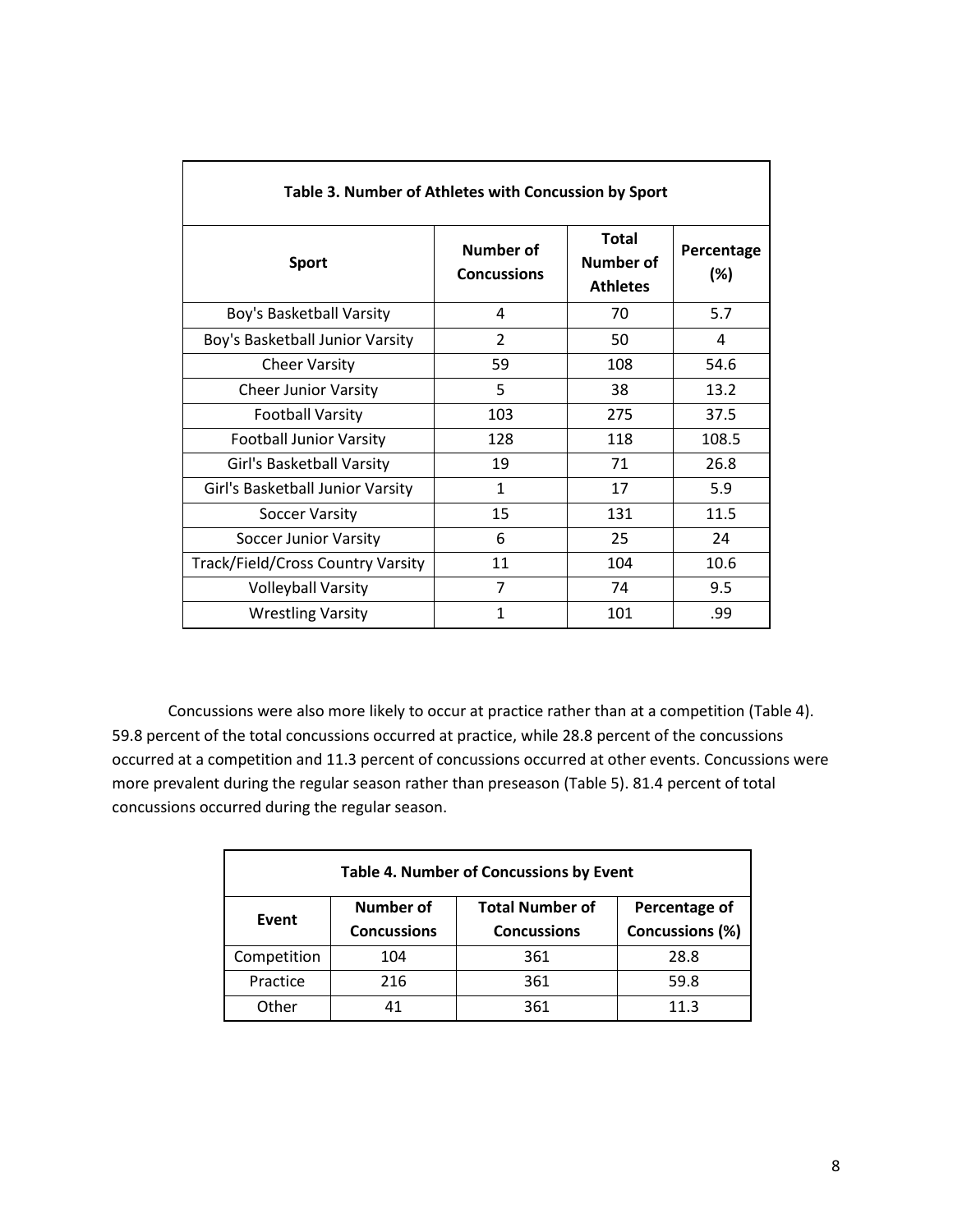| Table 5. Number of Concussions by Season* |                                 |                                              |                   |  |  |
|-------------------------------------------|---------------------------------|----------------------------------------------|-------------------|--|--|
| <b>Season</b>                             | Number of<br><b>Concussions</b> | <b>Total Number of</b><br><b>Concussions</b> | Percentage<br>(%) |  |  |
| Preseason                                 | 67                              | 361                                          | 18.6              |  |  |
| Regular<br>Season                         | 294                             | 361                                          | 81.4              |  |  |

\*Preseason includes concussions before and on August 25<sup>th</sup>, while concussions after August 25<sup>th</sup> are considered to be in the regular season.

# **Discussion**

Overall, we found highest total injures In Football athletes and highest concussions in Football athletes with higher prevalence of concussions in males. There was also a higher occurrence of concussions at practice v competition and during the regular season vs preseason. Our findings support other research studies, which indicate that male dominated sports such as football have the highest incidence of any injury (Knowles et al. 2006). A study conducted by Schulz et al. also shows that football has the highest number of concussions but that boy's soccer has the second highest incidence of concussion (Schulz 2005), while the data presented above indicates that cheerleading had the second highest. Other studies also show that males have a higher incidence of concussion compared to females (Gessel 2007, Schulz 2004). One study shows that males are almost four times more likely to develop concussions (Schulz 2004), while another indicates that males are three times more likely to develop concussions (Gessel 2007) which is similar to what was found in the data collected for Pitt County High Schools in the Fall of 2014.

Limitations of this study include a retrospective design based on injury database. Injury data could have been biased, as some athletic trainers are meticulous and detailed recording injury details while others were not. Injury rates by sport may be skewed because there are no data from the spring semester. Some sports not included in this study also reported concussions, but because the number of athletes on the roster was unknown they were left out of the study.

The data collected from this study can be used to determine where safety precautions could be implemented and taught in order to further protect the athletes. Further analysis could be achieved with this data to show the incidence of male and female injury in each particular sport by event or season.

Although this study did not analyze the effects of concussed athletes and neurocognitive function other studies have shown that concussed high school athletes performed worse on tests of attention and concentration than those who had never experienced a concussion (Moser 2005). There was also a correlation shows between lower cumulative academic grade point averages and athletes who had experienced a concussion two or more times (Moser 2005). It is important that we minimize the risk of concussion and post-concussive symptoms to limit the risk of mental and physical deficits in adolescent athletes. It is especially important to protect younger athletes (ages 13-16) who experience a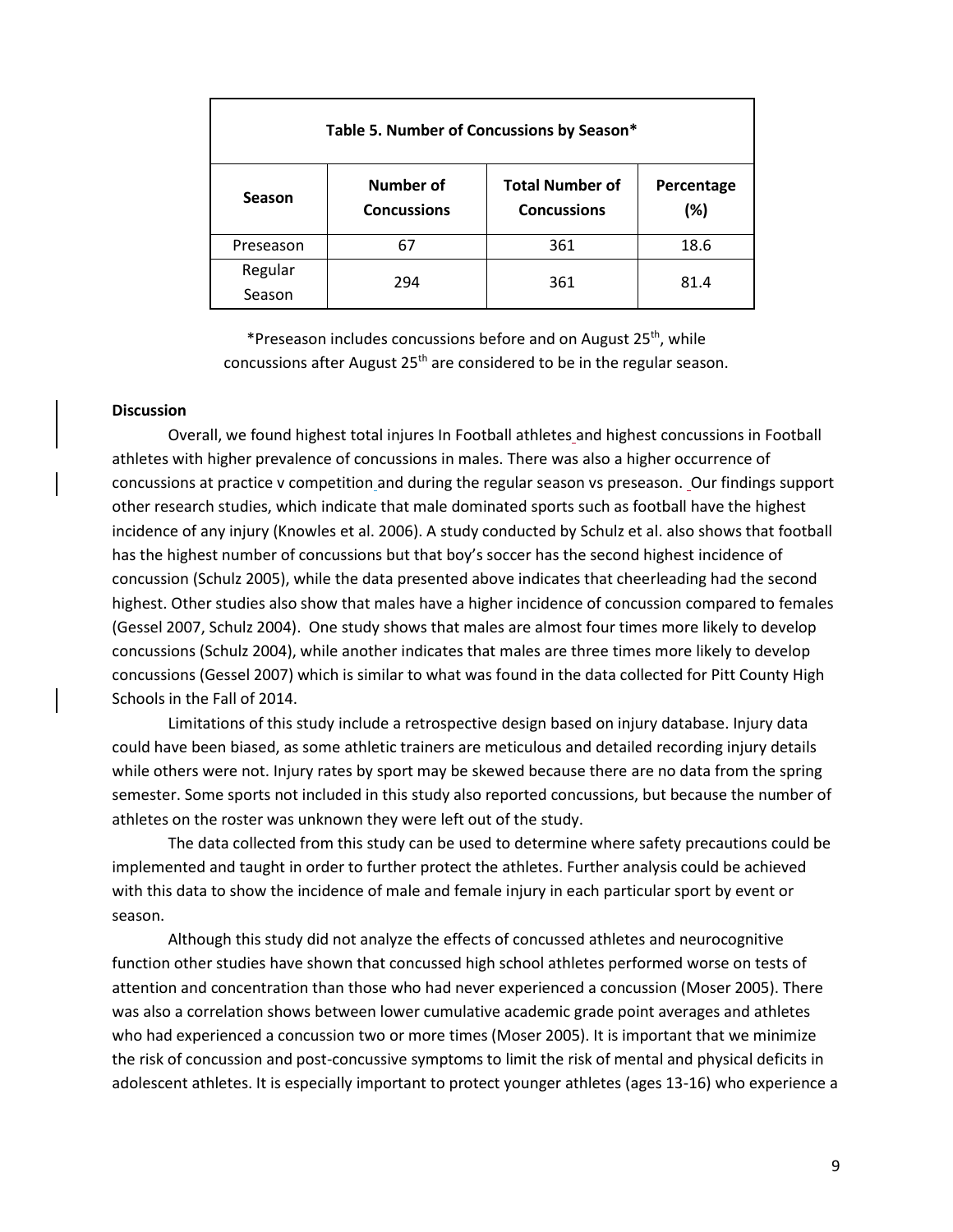concussion because they are more likely to develop concussions in the future as they have prolonged recovery, which is to due their recovering developing brain (Zuckerman 2012).

### **Acknowledgements**

I wish to thank Dr. Laurel Wentz for serving as my mentor throughout this process and Dr. Sharon Rogers for providing me with data. I also wish to thank the athletic trainers for collecting the data from various high schools in Pitt County.

### **References**

- Aminmansour, Bahram, et al. "Comparison of the administration of progesterone versus progesterone and vitamin D in improvement of outcomes in patients with traumatic brain injury: A randomized clinical trial with placebo group." *Advanced biomedical research* 1 (2012).
- Broshek, Donna K., et al. "Sex differences in outcome following sports-related concussion." *Journal of neurosurgery* 102.5 (2005): 856-863.
- Delaney, J. Scott, et al. "Concussions among university football and soccer players." *Clinical Journal of Sport Medicine* 12.6 (2002): 331-338.
- Faul, Mark, et al. "Traumatic brain injury in the United States: emergency department visits, hospitalizations and deaths 2002–2006." *Atlanta, GA: Centers for Disease Control and Prevention, National Center for Injury Prevention and Control* (2010): 2-70.
- Fernandez, William G., Ellen E. Yard, and R. Dawn Comstock. "Epidemiology of Lower Extremity Injuries among U.S. High School Athletes." *Academic emergency medicine : official journal of the Society for Academic Emergency Medicine* 14.7 (2007): 641-5. Print.
- Gessel, Luke M., et al. "Concussions among United States high school and collegiate athletes." *Journal of athletic training* 42.4 (2007): 495.
- Knowles, Sarah B., et al. "A prospective study of injury incidence among North Carolina high school athletes." *American journal of epidemiology* 164.12 (2006): 1209-1221.
- Lincoln, Andrew E., et al. "Trends in Concussion Incidence in High School Sports: A Prospective 11-Year Study." *The American journal of sports medicine* 39.5 (2011): 958-63. Print.
- McCrea, Michael, et al. "Unreported concussion in high school football players: implications for prevention." *Clinical Journal of Sport Medicine* 14.1 (2004): 13-17.
- Messner, Michael A. "Sports and male domination: The female athlete as contested ideological terrain." *Sociology of sport journal* 5.3 (1988): 197-211.
- Moser, Rosemarie Scolaro, Philip Schatz, and Barry D. Jordan. "Prolonged effects of concussion in high school athletes." *Neurosurgery* 57.2 (2005): 300-306.
- Pate, Russell R., et al. "Sports participation and health-related behaviors among US youth." *Archives of pediatrics & adolescent medicine* 154.9 (2000): 904-911.
- Schulz, Mark R., et al. "Incidence and risk factors for concussion in high school athletes, North Carolina, 1996–1999." *American Journal of Epidemiology* 160.10 (2004): 937-944.
- Shields, Brenda J., and Gary A. Smith. "Cheerleading-related injuries to children 5 to 18 years of age: United States, 1990–2002." *Pediatrics* 117.1 (2006): 122-129.
- Sosin, Daniel M., J. E. Sniezek, and David J. Thurman. "Incidence of mild and moderate brain injury in the United States, 1991." *Brain Injury* 10.1 (1996): 47-54.